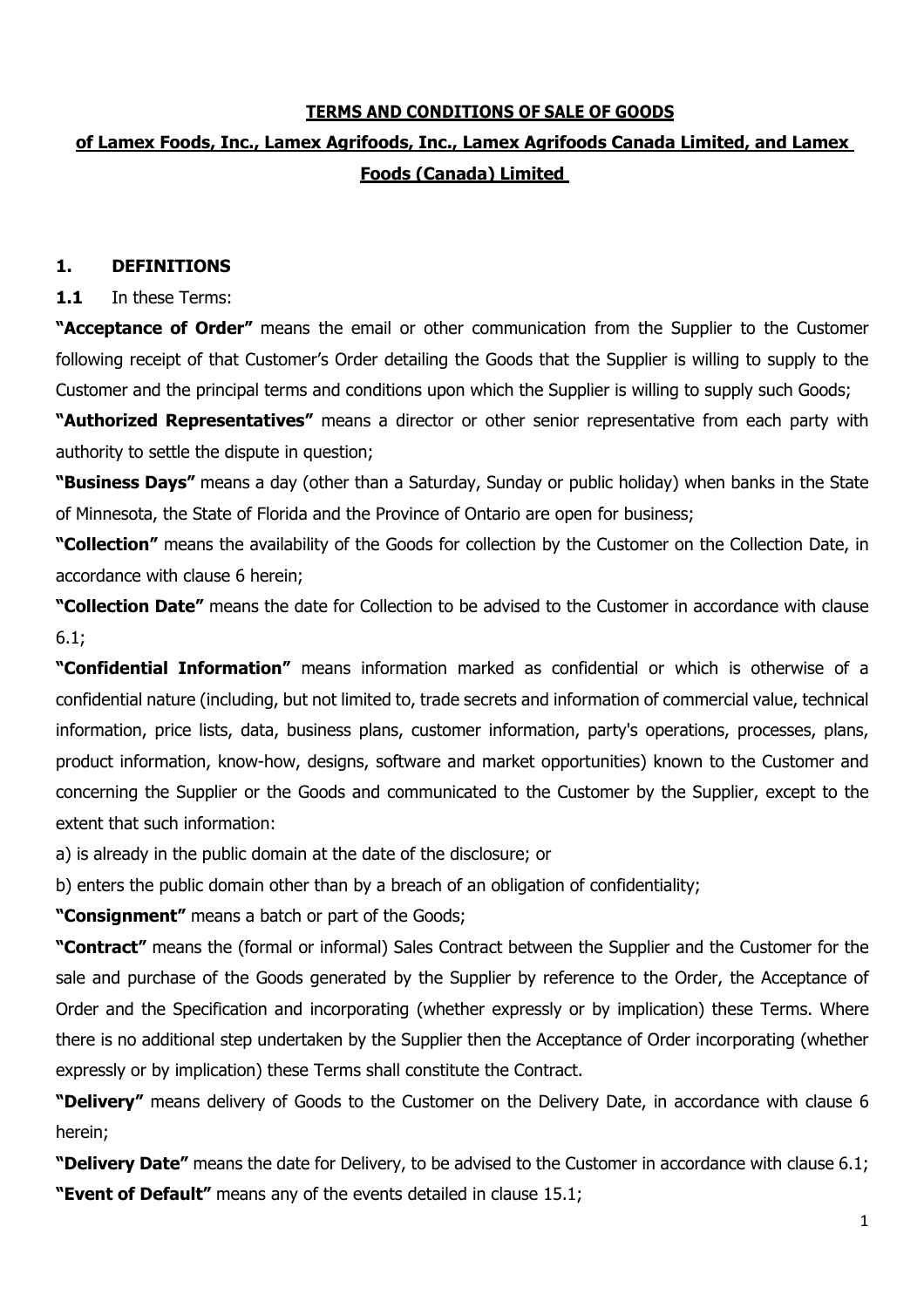**"Force Majeure Event"** means any event beyond a party's reasonable control, which by its nature could not have been foreseen, or, if it could have been foreseen, was unavoidable, including (but without limitation) strikes, blockades, lock-outs or other industrial disputes (whether involving its own workforce or a third party's), failure of energy sources or transport network, acts of God, act of any governmental authority, war, terrorism, riot, civil commotion, interference or over-regulation by governments, civil or military authorities, political sanctions, political interventions, embargo, terrorism, labour dispute, national or international calamity, armed conflict, malicious damage, breakdown of plant or machinery, nuclear, chemical or biological contamination, sonic boom, explosions, collapse of building structures, fires, floods, storms, earthquakes, loss at sea, flood, tornado, hurricane, epidemics, disease (human or animal), delay due to governmental procedures, shortage of raw materials -including without limitation shortage resulting from inadequate produce, honey or livestock supply or from grade changes resulting from variations in produce, honey or livestock supply-, shortage or non-availability of transportation facilities or equipment, delays in the Customs due to testing of products such as testing of honey's origin in the US, or similar events, natural disasters or extreme adverse weather conditions, or default of suppliers or subcontractors.

**"Goods"** means the goods which Supplier is to supply to Customer in accordance with these Terms and as described in the Contract (and which may refer to a number of Consignments);

**"INCOTERMS**" means the international rules for the interpretation of trade terms of the International Chamber of Commerce as in force at the date when the Contract is made;

**"Intellectual Property Rights"** means all patents, rights to inventions, utility models, copyright and related rights, trademarks, service marks, trade, business and domain names, rights in trade dress or getup, rights in goodwill or to sue for passing off, unfair competition rights, rights in designs, rights in computer software, database right, topography rights, moral rights, rights in confidential information (including knowhow and trade secrets) and any other intellectual property rights, in each case whether registered or unregistered and including all applications for and renewals or extensions of such rights, and all similar or equivalent rights or forms of protection in any part of the world and '**Intellectual Property Right'** means any one of the Intellectual Property Rights;

**"Location"** means the location set out in the Contract or such other location as the parties may agree to which the Goods are to be delivered by the Supplier or collected by the Customer, as the case may be;

**"Offer"** means, following preliminary dialogue between the Customer and the Supplier regarding the Goods and the price thereof, an offer from the Supplier to sell the Goods to the Customer;

**"Order"** means, following preliminary dialogue/discussions between the Customer and the Supplier regarding the Goods and the price thereof, an offer from Customer to purchase Goods from the Supplier;

**"Packing"** means the type of packing of the Goods;

**"Payment"** as defined in clause 5.2;

**"Payment Terms"** means the terms of payment for the Goods described in clause 5; **"Price"** means the price of the Goods;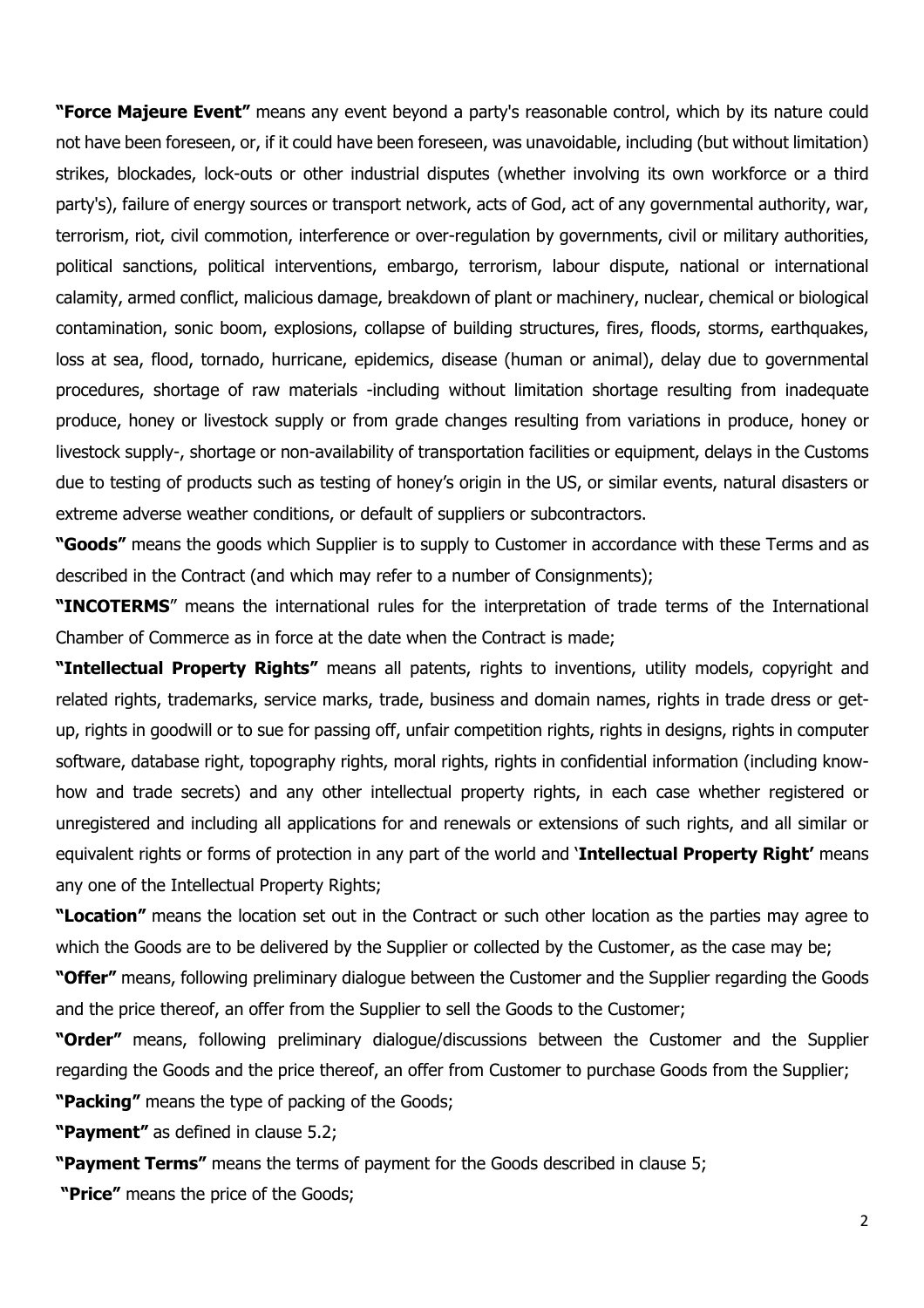**"Price Terms"** means the terms of the Price of the Goods described in clause 4;

**"Quantity"** means the amount of Goods ordered;

**"Shipment Details"** shall be the date and any other details relating to a Delivery or Collection (as the case may be) set out in the Contract;

**"Special Location"** as defined in clause 6.7;

**"Specification"** means the detailed specification of the Goods in the form expressly or by implication agreed by the parties, subject always to the provisions of clause 2.6;

**"Supplier"** means: a) **Lamex Foods Inc** (a company incorporated in the State of Minnesota with federal tax number 41-1548557 and state tax number 3559973 whose registered office is at 8500 Normandale Lake Blvd, Ste 1150, Bloomington MN 55437), b) **Lamex Agrifoods Inc** (a company incorporated in the State of Florida with federal tax number 45-3765255 and state tax number 2932993 whose registered office is at 800 Brickell Ave, Suite 700, Miami, FL 33131), c) **Lamex Agrifoods Canada Limited** (a company incorporated in the Province of Ontario with registration number 670877 and tax ID 811037738 whose registered office is at 199 Bay Street, Suite 2200, Toronto, ON M5L1G4, Canada), d) **Lamex Foods (Canada) Limited** (a company incorporated in the Province of Ontario with registration number 1018580-9 and tax ID 68584842 whose registered office is at 199 Bay Street, Suite 2200, Toronto, ON M5L1G4, Canada) and their divisions, subsidiary companies, holding companies, associates and any other marketing or trading names in use;

**"Supplier Warranty"** as defined in clause 8.1;

**"Terms"** means these terms and conditions of sale, as amended from time to time in accordance with clause 17.22;

**"Vessel/Carrier"** means the type of container used to transport the Goods to the Customer.

**1.2** Clause and paragraph headings shall not affect the interpretation of these Terms.

**1.3** References to clauses are to the clauses of these Terms.

**1.4** Unless the content otherwise requires, any terms or expressions which are defined in or given a particular meaning by the provision of Incoterms shall have the same meaning in these Terms, but if there is any conflict between the provisions of Incoterms and these Terms, the latter shall prevail.

**1.5** Words in the singular shall include the plural and vice versa. A reference to one gender shall include a reference to the other genders.

**1.6** A reference to a company shall include any company, corporation or other body corporate, wherever and however incorporated or established.

**1.7** An obligation in these Terms on a person not to do something includes an obligation not to agree or allow that thing to be done.

**1.8** A reference to a statute, statutory provision or any subordinate legislation made under a statute is to such statute, provision or subordinate legislation as amended or re-enacted from time to time whether before or after the date of these Terms and, in the case of a statute, includes any subordinate legislation made under the statute whether before or after the date of these Terms.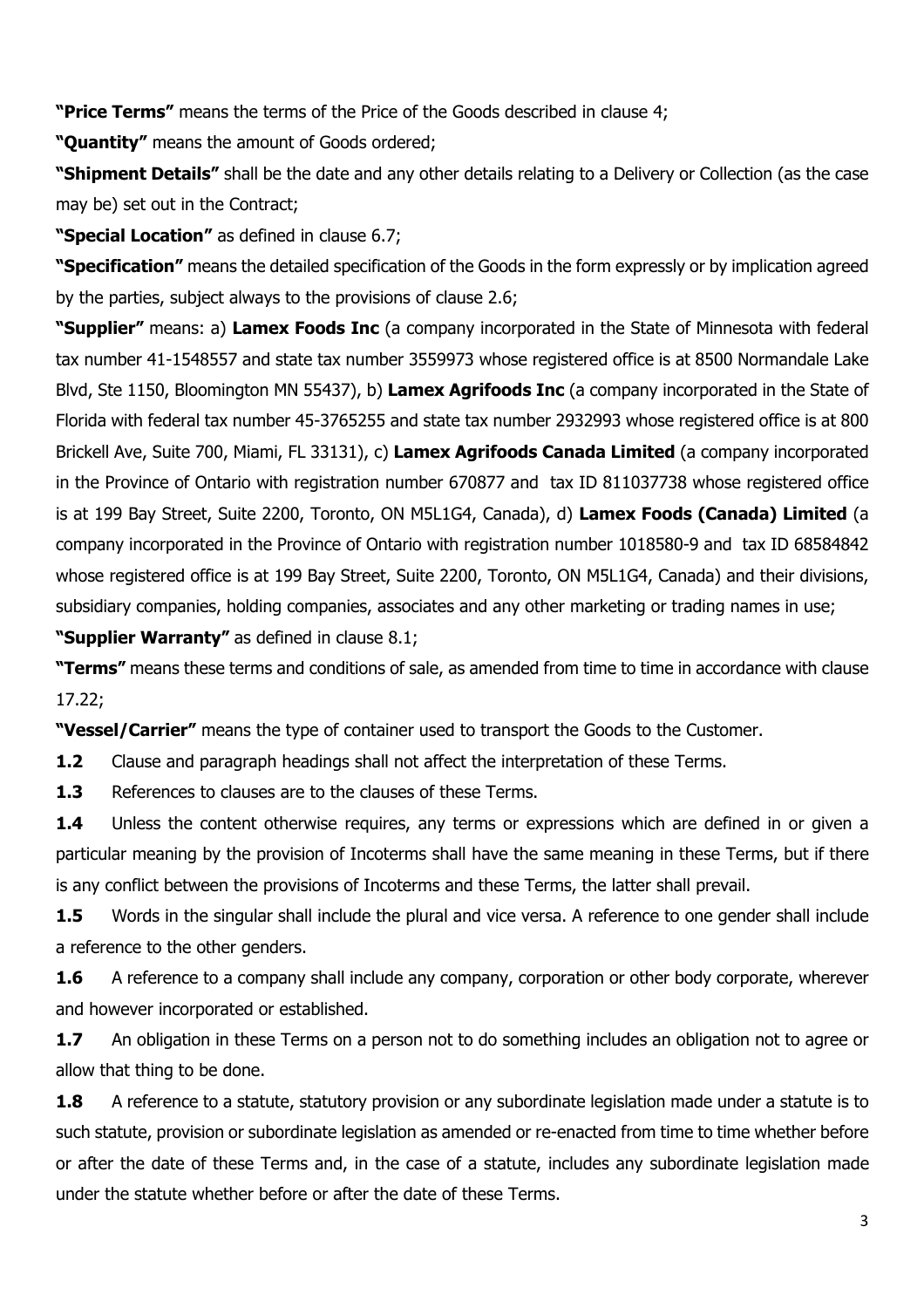**1.9** Except under clause 17.11, a reference to writing or written includes faxes and email.

**1.10** Any phrase introduced by the terms including, include, in particular, or any similar expression shall be construed as illustrative and shall not limit the sense of the words preceding those terms.

# **2. OPERATIVE**

**2.1.** These Terms shall be incorporated (whether expressly or by implication) into the Contract and shall apply in place of and prevail over any terms and conditions contained or referred to in any communication from the Customer or implied by trade, custom or practice or course of dealing. Other purported terms and conditions which the Customer seeks to impose or incorporate are expressly rejected by the Company.

**2.2.** These terms and conditions together with the Contact of sales represent the entire agreement between the buyer and the seller (purchaser and supplier). Any and all of the purchaser's purchase order terms and conditions are hereby rejected. No prior or contemporaneous negotiations, correspondence, conversations, prior course of dealing or usage of trade shall be deemed in any way to affect the specific terms hereof.

**2.3.** These terms and conditions shall be binding on Purchaser regardless of whether Purchaser has signed and returned Supplier's Sales Contract. Purchaser shall be deemed to have accepted these terms and conditions by the following occurrence, whichever occurs first: (1) Purchaser returns a signed Sales Contract to Supplier or otherwise expresses written agreement to the sales contract, (2) Purchaser receives Supplier's Sales Contract and fails to object to the Contract 3 days upon receipt, (3) Purchaser accepts or makes payment for all or any parts of the products, and (4) any other action evidencing Purchaser's acceptance of the Contract.

**2.4.** In the event of any inconsistency between these Terms and any of the other terms of the Contract then the terms of the Contract shall prevail.

**2.5.** Each Order placed by Customer shall be deemed to be an offer by Customer to purchase the Goods in accordance with these Terms. The Customer is responsible for ensuring that the terms of the Order and the related Specification submitted by the Customer are complete and accurate.

**2.6.** Once Supplier has provided its agreed version of the Specification to Customer, Customer shall have two weeks in which to accept or propose variations to the Specification as so supplied to it. If Customer fails to respond either substantively or at all regarding the Specification within this two-week period, then the Specification as supplied by Supplier shall be deemed to be the agreed form Specification for the purposes of the Contract.

**2.7.** Following the receipt by Supplier of the Order, the Supplier shall send to the Customer the Acceptance of Order. Immediately thereafter the Contract reflecting such terms shall be generated by Supplier and sent to Customer. The Contract shall constitute the basis and terms upon which the Goods will be supplied. Any Order shall only be deemed to be accepted by Supplier once the Contract has been submitted by the Supplier to the Customer. For the avoidance of doubt, where there is no additional step undertaken by the Supplier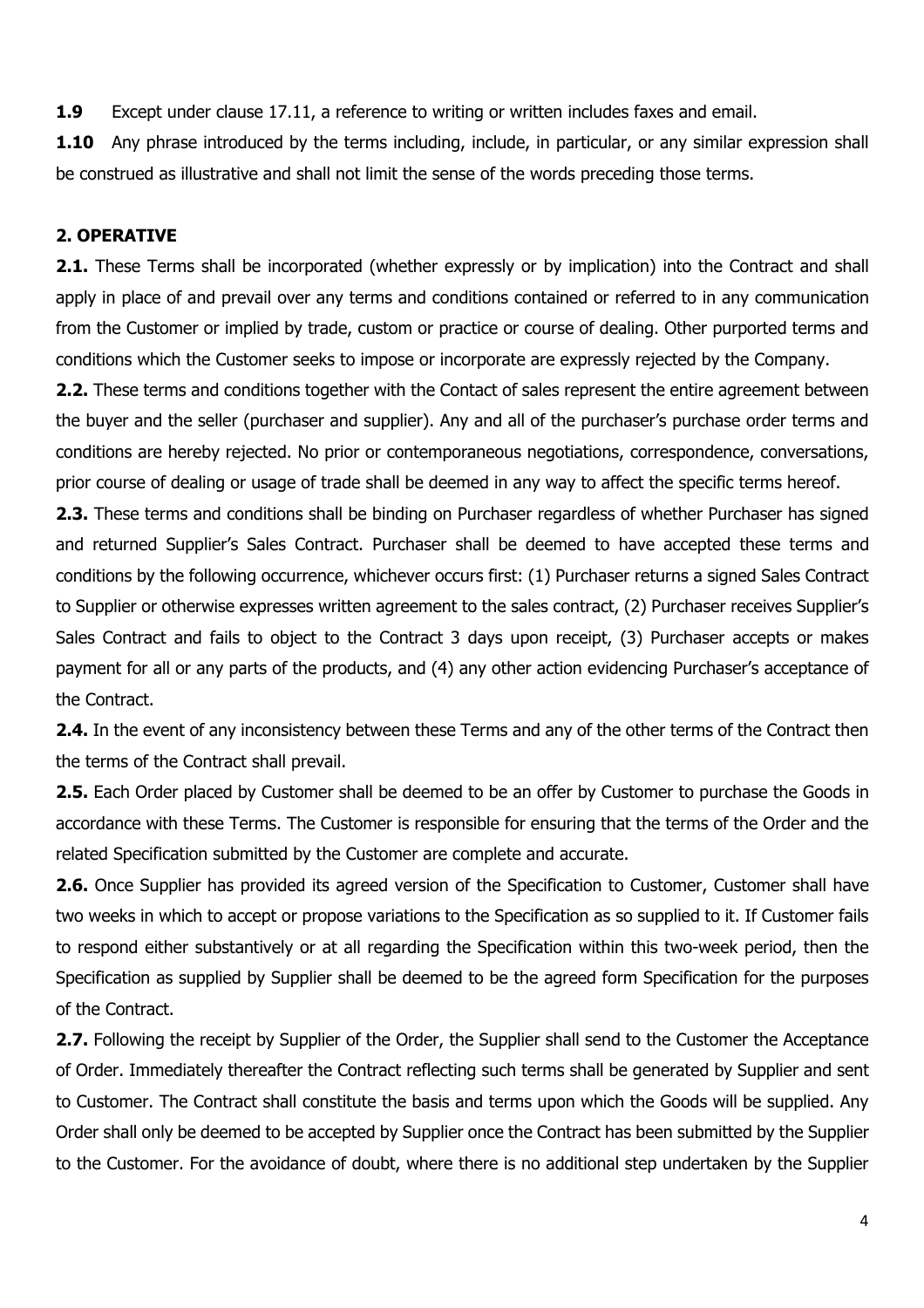then the Acceptance of Order incorporating (whether expressly or by implication) these Terms shall constitute the Contract.

**2.8.** The Contract constitutes the entire agreement between the parties. The Customer acknowledges that it has not relied on any statement, promise, representation, assurance or warranty made or given by or on behalf of the Supplier which is not set out in the Contract.

**2.9.** It is acknowledged by the parties that, in certain circumstances:

a) the Supplier will be instructed to Deliver the Goods to, or make them available for Collection by, a thirdparty processor who will process the Goods on behalf of the Customer in circumstances where the Costumer will remain directly liable to the Supplier for the Price of the Goods; and/or

b) the Supplier will be instructed to Deliver the Goods to, or make them available for Collection by, a thirdparty processor who will process the Goods on behalf of the Customer in circumstances where the thirdparty processor will be invoiced for, and discharge, the Price of the Goods.

Notwithstanding these requested variations, which the Supplier will use all its reasonable endeavours to achieve, the identity of the Customer shall be as set out in the Contract and the Customer as so identified shall remain primarily liable to collect/receive and pay for the Goods under the terms of the Contract and these Terms.

# **3. THE GOODS**

**3.1** All descriptions and illustrations contained in any Supplier catalogue, price list, advertisement, representation or otherwise communicated to Customer are produced for the sole purpose of giving an approximate or general idea of the Goods described in them and shall not form part of the Contract in any way or have any contractual force.

**3.2** If a sample of Goods supplied was exhibited to and inspected by Customer, it is hereby agreed that such samples were so exhibited and inspected solely to enable Customer to judge for itself the quality of the Goods and not so as to constitute a sale by sample.

**3.3** Unless otherwise agreed between Supplier and Customer, Supplier reserves the right to deliver the Goods stipulated on the Contract within a tolerance of plus or minus 5% on the volume or value of the Goods so stipulated, and the Customer agrees to accept such increased or reduced (as the case may be) quantity delivered in satisfaction of the Contract. The value of the Goods delivered under the applicable Contract and due from the Customer will be amended pro-rata to the Quantity delivered and will be deemed to be incorporated into the Contract, as amended.

# **4. PRICE**

**4.1** Prices quoted by Supplier (whether verbally or in writing) shall not be deemed to be offers capable of acceptance and may be withdrawn by Supplier at any time prior to a Contract being entered into.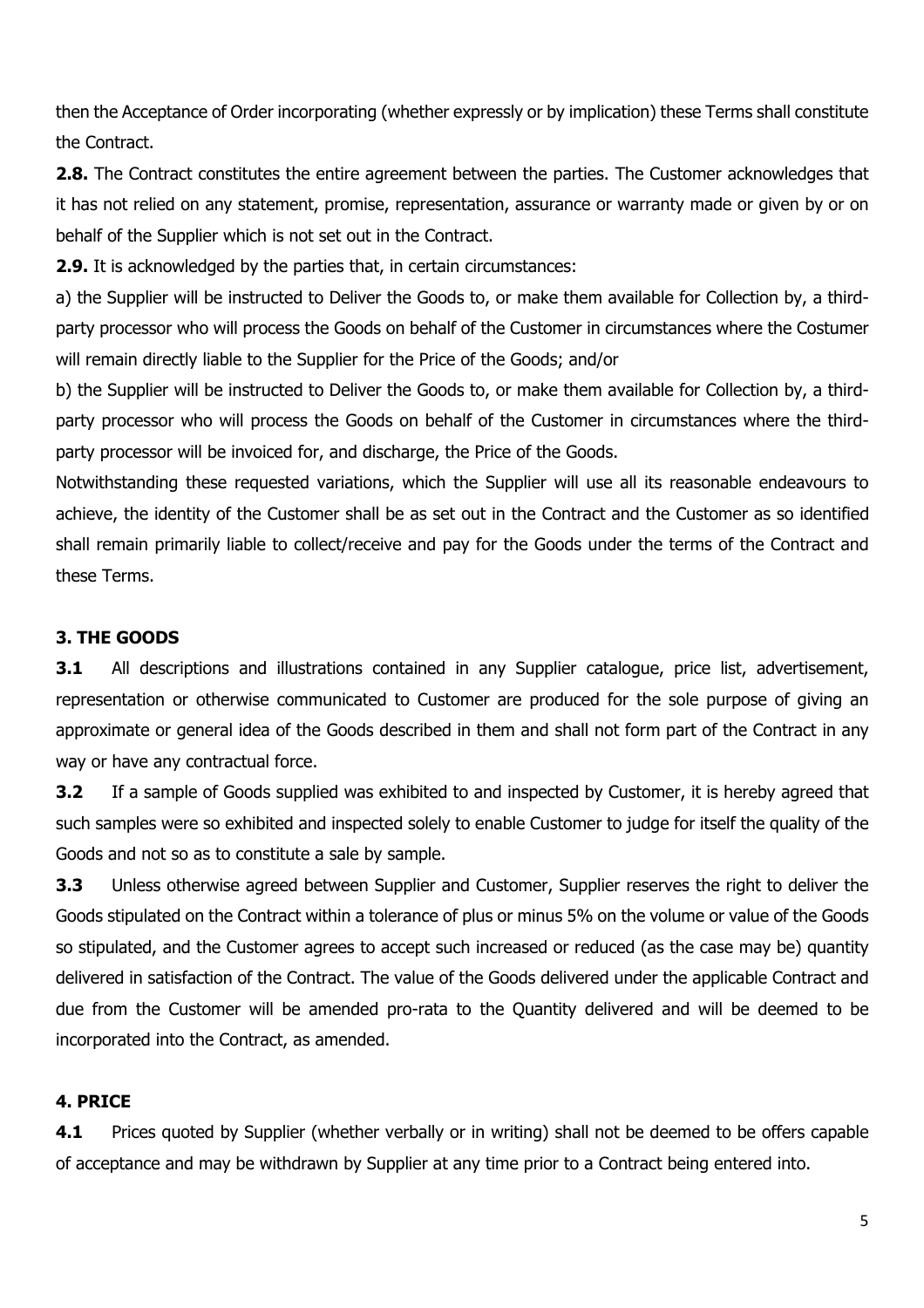**4.2** All sales are subject to approval of the Seller's credit department. All prices shall be in the currency identified in the Sales Contract and all payments must be made in that currency regardless of any fluctuations in the currency of other countries. All remittances shall be submitted according to invoice terms unless otherwise agreed to in writing by the parties in advance of the remittance.

**4.3** Subject to these Terms, the Price of the Goods together with the Price Terms and Payment Terms shall each be set out in the Contract and is set out net of Value Added Tax. The Customer shall, on receipt of a valid VAT invoice from the Supplier, pay to the Supplier such additional amounts in respect of VAT as are chargeable on the supply of the Goods.

**4.4** For sales in which delivery will be made outside the United States or Canada, the Sales Contract price does not include payment of any tax, duty, tariff, or other charge assessed by any foreign government entity. Purchaser shall be responsible for the payment of all such charges. For sales in which delivery will be made within the United States or Canada and Seller is the importer of record, the Sales Contract price includes duties, taxes, tariffs and other government charges set by the United States or Canada as of the date of the sales contract. To the extent the rate of any duty, tax, tariff or other government charge increases from the date of the Sales Contract to the date of delivery, or the formula by which the government calculates any duty, tax, tariff, or other government charge related to the Contract results in an increase of total government charges from the date of the Sales Contract to the date of delivery, Purchaser shall be responsible for any such increase.

**4.5** Where Packing, carriage, insurance, storage or other charges are shown separately from the Price, they are nevertheless payable by Customer at the same time as if they form part of the Price and the Contract and shall be treated as such for the purposes of these Terms.

**4.6** Where Customer requests Supplier to produce or procure Customer specific packing for use in relation to the Goods then, in the event of the termination of the Contract (howsoever arising) Customer agrees to indemnify Supplier for the full costs to Supplier of all Packing which have been produced or procured by Supplier on behalf of Customer but which remain unused as at the date of termination of the Contract.

**4.7** The Supplier may, by giving notice to the Customer at any time before Delivery or Collection, increase the price of the Goods to reflect any increase in the cost of the Goods that is due to:

a) any factor beyond the Supplier's control (including as a result of a Force Majeure Event, foreign exchange fluctuations, increases in taxes and duties, and increases in labour, materials and other manufacturing costs); b) any request by the Customer to change the Delivery or Collection date(s), quantities, Specification or types of Goods ordered; or

c) any delay caused by any instructions of the Customer or failure of the Customer to give the Supplier adequate or accurate information or instructions.

**4.8.** The contract is based on freight rates prevailing at the time of the order. Any increase in freight costs may be added to the cost of goods.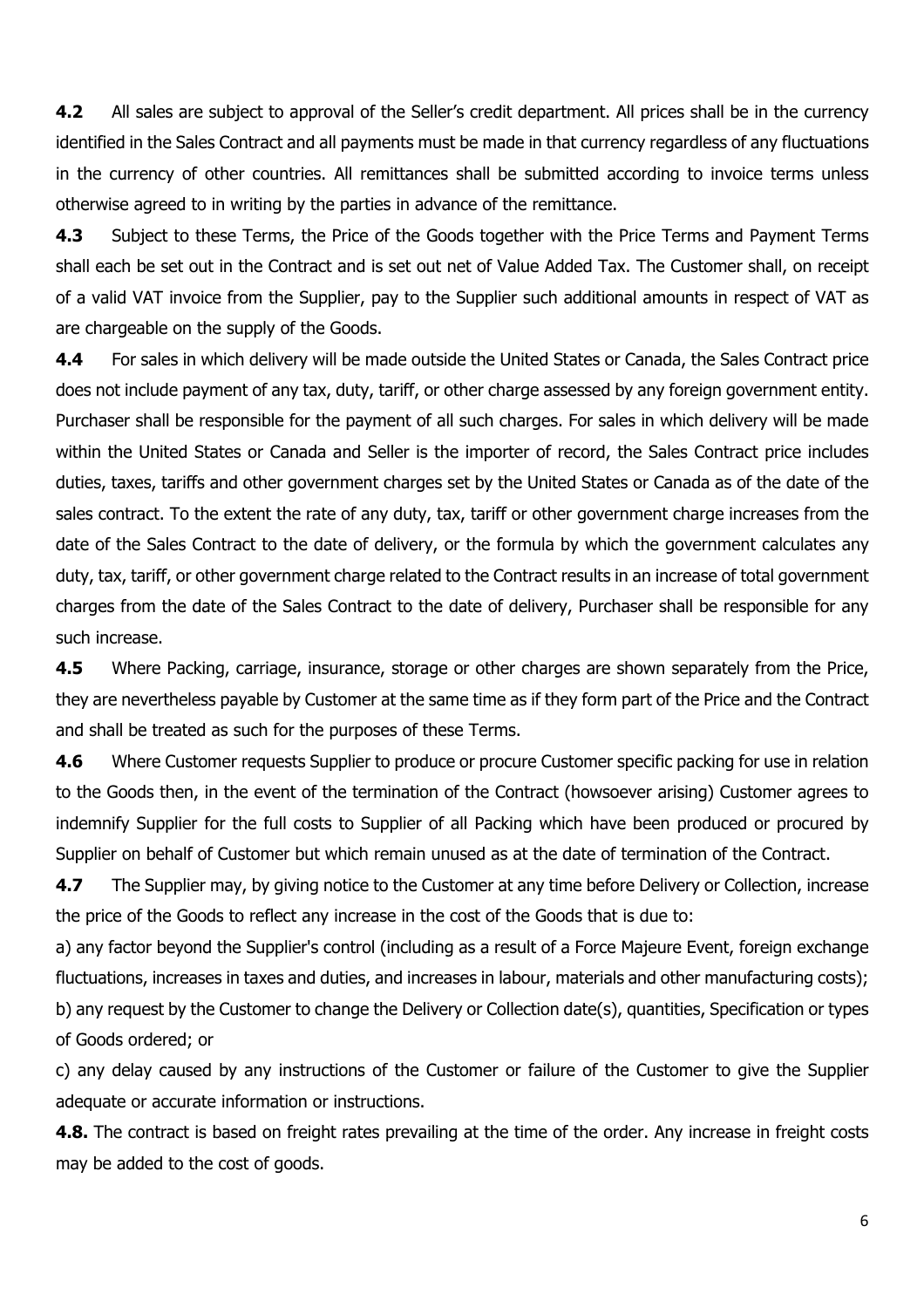# **5. PAYMENT**

**5.1.** The Supplier may invoice the Customer for the Goods on or at any time after the completion of Delivery or Collection, unless otherwise agreed in the Contract.

**5.2.** The Customer shall pay the relevant invoice in full and in cleared funds on the payment date and in accordance with the Payment Terms set out in the Contract ("Payment"). Payment shall be made to the bank account nominated in writing by the Supplier.

**5.3.** The regular Terms of the Contract may require a Prepayment within 7 days of the Contract to secure the order. Any Prepayment Terms should be defined in the Contract.

**5.4.** Where Orders are to be delivered by Consignments, each Consignment will be invoiced and shall be paid for separately.

**5.5.** If the Customer fails to pay any invoice within 10 Business Days of the due date for payment, then the Supplier may charge interest to Customer on the amount overdue calculated on a daily basis at the rate of 1,5% per month, unless prohibited by any applicable law (in which case the maximum rate permitted shall apply) on all unpaid invoices after due date for said invoice, and without prejudice to any other rights of Supplier. Such interest shall accrue on a daily basis from the due date until actual payment of the overdue amount, whether before or after judgment. The Customer shall pay the interest together with the overdue amount.

**5.6.** The Customer shall pay all amounts due under the Contract in full without any set-off, counterclaim, deduction or withholding (except for any deduction or withholding required by law).

**5.7.** The Supplier may at any time, without limiting any other rights or remedies it may have, set off against any amount due from the Customer to the Supplier:

a) any amount owing by the Supplier to the Customer for any goods or services supplied by the Customer to the Supplier from time to time;

b) any sums due from the Supplier to the Customer in respect of credit notes issued by the Supplier from time to time;

c) any sums received by the Supplier from the Customer where the Customer has failed to identify the invoice(s) against which the payment is being made, in which event the Supplier shall apply such sums against the outstanding invoices due from that Customer in chronological order (oldest to newest).

**5.8.** Subject to the Supplier's rights of set-off as specified in clause 5.7, time shall be of the essence for Payment under these Terms and, unless otherwise agreed by the Supplier at its sole discretion, Payment under a Contract is a condition precedent for any future Deliveries of Goods to Customer under that or any other Contract.

**5.9.** Notwithstanding the preceding provisions of this clause 5, upon the occurrence of an Event of Default, or the termination of a Contract for any reason, or the non-payment of any invoice on the due date for payment (except where such invoice is disputed in good faith), any period of credit permitted to Customer under any Contract shall cease to apply and payment for all Goods under the Contract (including, for the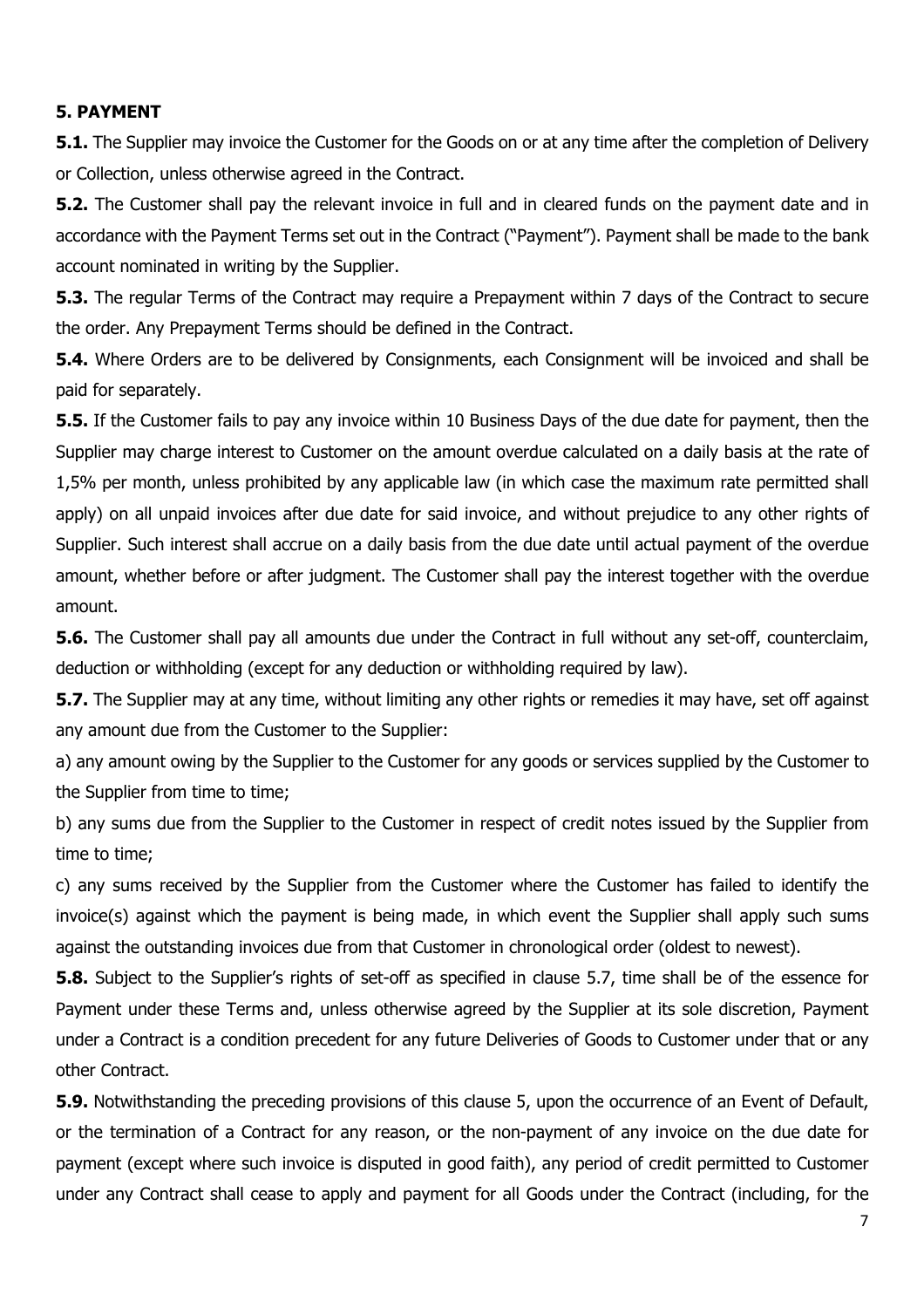avoidance of doubt, all Consignments) shall then become due or be deemed to have become due from the date of such event.

**5.10.** Supplier may amend the Payment Terms applicable to Customer on reasonable notice to Customer in the event that the Supplier has concerns over Customer's creditworthiness. In addition, the fulfillment of any Contract by Supplier shall be conditional upon satisfactory results of credit checks on Customer, whilst each Collection or Delivery of Goods shall be conditional on the creditworthiness of Customer remaining satisfactory. Supplier may suspend or terminate any Contract without liability in the event that, in its sole reasonable opinion, Customer's creditworthiness is adversely affected or deteriorates, or Customer fails to supply to Supplier or to its agent's satisfactory credit information when requested to do so. In the event of such failure to supply information or deterioration of the Customer's credit rating then any period of credit extended to Customer by Supplier may, at the sole discretion of Supplier, be withdrawn or reduced.

**5.11.** In the event that Purchaser receives a change in payment instructions of any kind from Supplier or any person or entity purporting to be Supplier or acting on behalf of Supplier, the Purchaser shall confirm the change in payment instructions: (1) by telephone with Supplier and (2) in writing with Supplier using Supplier's email address, accountsreceivable@lamexfoods.us. Purchaser shall at all times remain liable in full for all sums due and owing to Supplier. Purchaser shall never accept any changes in bank details or new bank details which are stated on invoices or e-mail correspondence and shall always perform a phone confirmation to its contact at the Supplier and shall avoid any phone number stated on e-mail correspondence.

#### **6. DELIVERY/COLLECTION**

**6.1.** The destination routing of shipments and carrier selection will be at Supplier's option. Delivery dates provided by Supplier are estimates only, and Supplier's failure to meet the same shall not be deemed a breach of the Contract. Supplier will not be responsible to Purchaser for damages arising from delays in delivery. Partial shipments/deliveries are permitted within the shipment/delivery period stated in the sales contract. Each shipment/delivery constitutes a separate contract and failure of any one shipment and/or delivery shall not invalidate or constitute a breach of any remaining shipment or delivery, or the Contract as a whole. Purchaser shall promptly accept delivery of the Product at the time Supplier makes the Product available for shipment/delivery. Purchaser shall be responsible for any damages to Supplier arising from Purchaser's delay in shipment or delivery, including any lost profit, storage fees, or finance charges.

**6.2.** Shipment Details contained in the Contract are given in good faith and as an estimate only. Time for performance by the Supplier of Collection or Delivery shall not be of the essence under these Terms. The Supplier shall not be liable for direct or indirect loss, damage or expense arising from any delay in Delivery or Collection of the Goods or any non-Delivery or non-Collection of Goods that is caused by (i) a Force Majeure Event, or (ii) the Customer's failure to provide the Supplier with adequate Delivery or Collection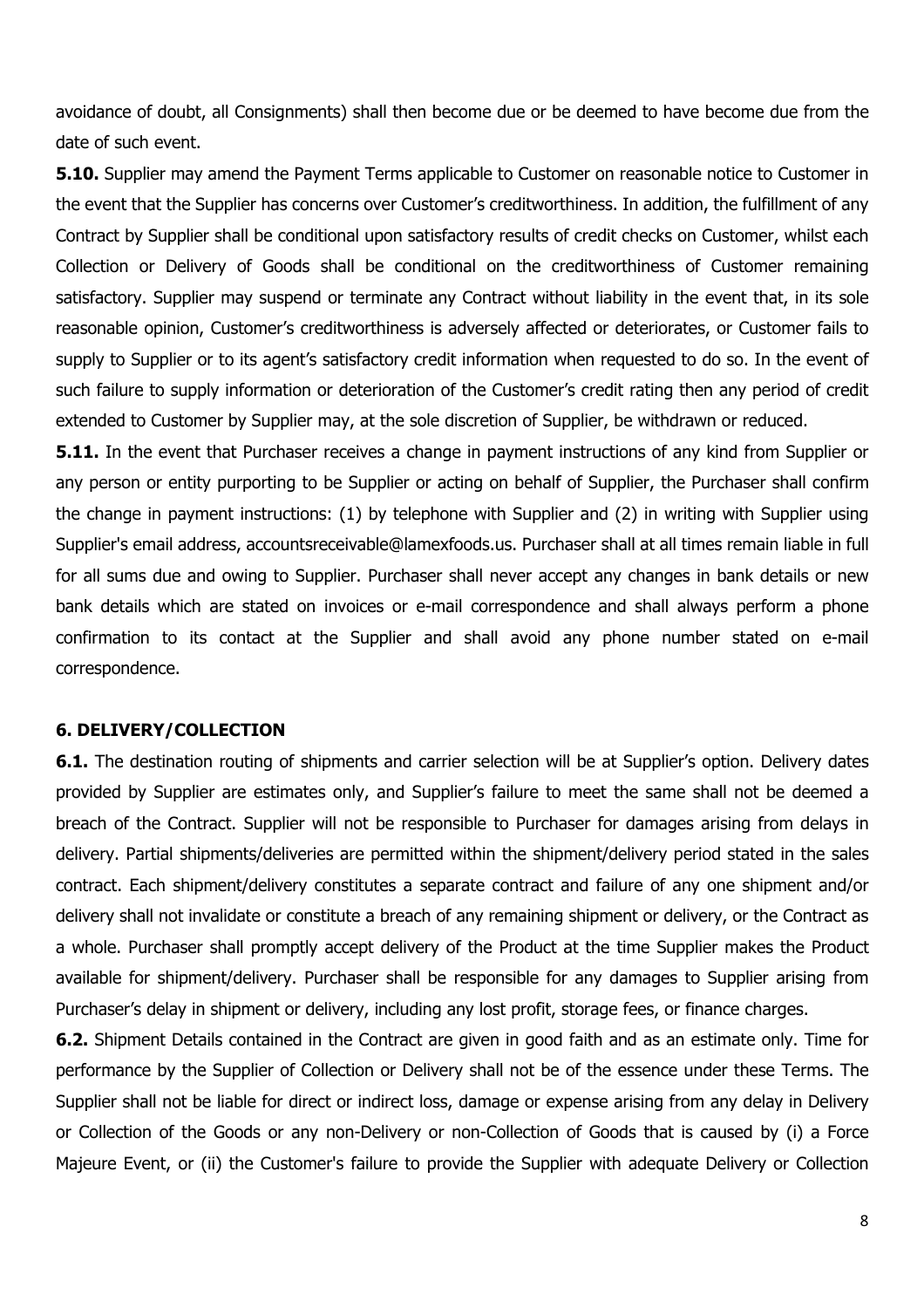instructions or any other instructions that are relevant to the supply of the Goods, or (iii) any other delay that is caused by the acts of the Customer.

**6.3.** Delays by the Supplier in Delivery or Collection shall not entitle the Customer to (i) refuse to take Delivery/Collection (as the case may be), or (ii) claim damages, or (iii) terminate this Contract (subject to clause 15).

**6.4.** Supplier shall reserve the right where Collection or Delivery shall be by Consignments, to treat each Delivery or Collection as a separate Contract.

**6.5.** The Customer shall accept Deliveries or Collection of Goods at the Location and shall be liable for any additional costs suffered by Supplier in the event of wrongful refusal or delay in accepting Delivery or Collection, or in failing to provide adequate premises, services or information for Supplier to effect proper and safe Delivery or Collection.

**6.6.** If, 10 Business Days after the day on which the Supplier has notified the Customer that the Goods are ready for Delivery or Collection, the Customer has not accepted Delivery or Collection of the Goods or any Consignment, the Supplier may resell or otherwise dispose in part or all of the Goods or any Consignment, and (after deducting reasonable storage and selling costs) may account to the Customer for any excess over the price of the Goods or any Consignment, or charge the Customer for any shortfall below the Price of the Goods or any Consignment.

**6.7.** Where the Goods are being supplied at the request of a Customer for import into a country that is not the main jurisdiction of the Supplier (a "**Special Location**"), then subject to any special terms agreed in writing between the Customer and Supplier at the relevant time or otherwise reflected in the Contract:

a) the Customer shall be responsible for complying with any legislation or regulations that apply to the import of the Goods into the Special Location and for the payment of any duties thereon;

b) to the extent that these items do not form part of the Price, Customer shall be responsible for all taxes, airport duties, Delivery or Collection costs and other charges arising on the delivery of the Goods to the Special Location;

c) the Goods shall be delivered on an uncleared c.i.f. basis (Cost, Insurance, Freight) or c.i.p. (Carriage and Insurance Paid) basis to the Special Location; and

d) Customer shall be responsible for advising the Supplier in writing and within a reasonable period of time prior to proposed Delivery Date (so as to provide the Supplier with sufficient time to deal with these matters) of the labelling, health certificates and/or importation documentation that are required to be obtained by the Supplier to permit the import of the relevant Goods to the Special Location. Customer shall also be responsible for checking and approving the labelling, health certificates and/or importation documentation so obtained by the Supplier in order to ensure that they satisfy the requirements of, and regulations within, the Special Location.

**6.8.** If an Incoterm applies, Collection or Delivery will take place in accordance with such term. The Contract shall set out the type of Vessel/Carrier to be used in connection with the Collection or Delivery of the Goods.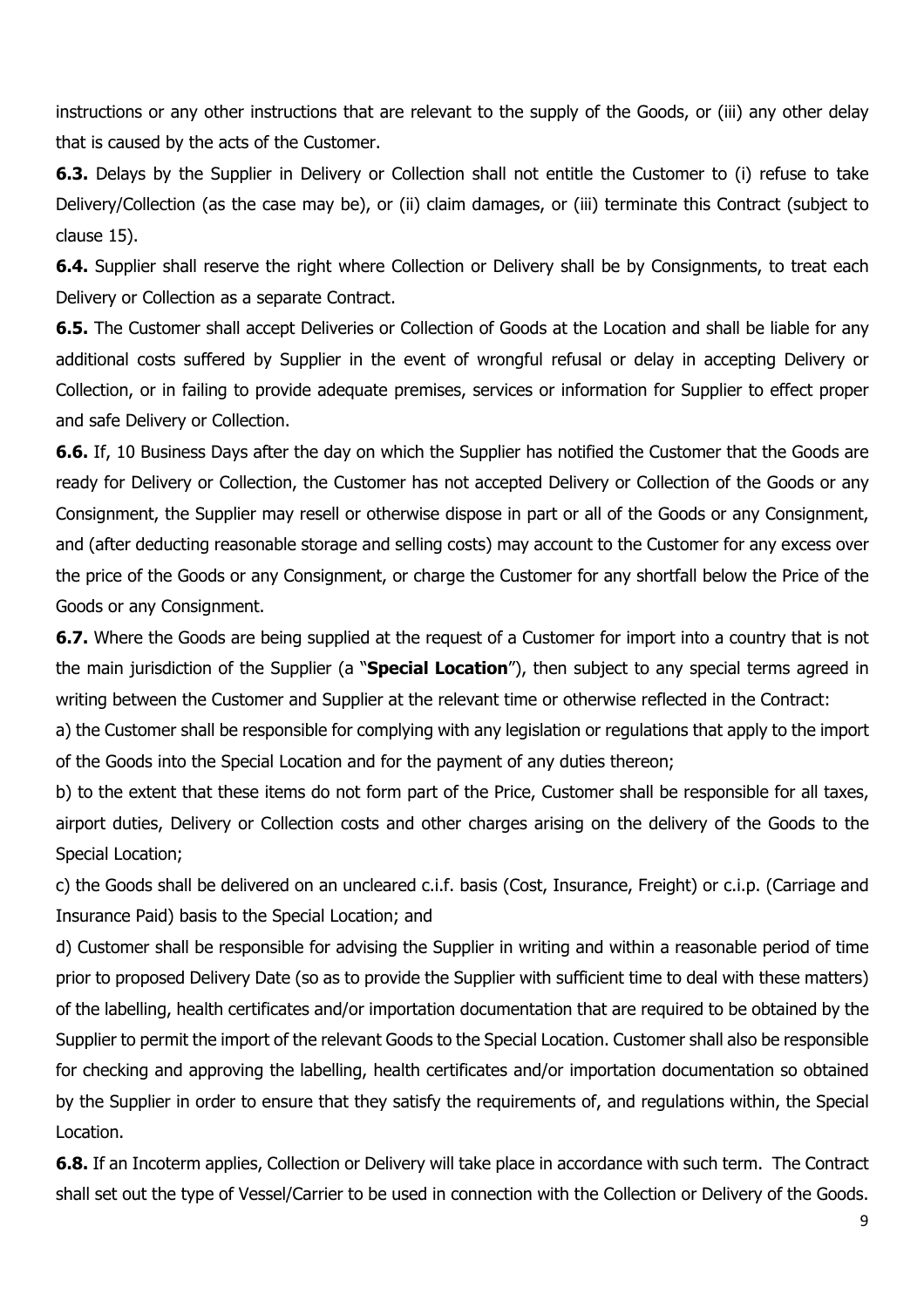**6.9.** It shall be Customer's responsibility to ensure that, in the event that the Goods are being collected by the Customer, then at the point from where the collection of the Goods takes effect, the Collection vehicle is clean, sound, fit for purpose and is set to carry the Goods at the appropriate temperature. In the event that the Goods are being Delivered by the Supplier, then at the point of Delivery by Supplier it shall be the Customer's responsibility to supervise the unloading process and provide adequate staff, equipment, instructions and assistance to enable the Goods to be received by the Customer.

**6.10.** Where Goods are sold on a c.i.f. basis (Cost Insurance Freight) or c.i.p. (Carriage and Insurance Paid) basis Supplier shall provide the Customer with the following documents:

a) original Invoice and two copies thereof;

b) confirmation that insurance coverage is available;

c) Bill(s) of Lading or Ship's delivery order or c.i.f./c.i.p. Delivery Order on Public Wharf/Warehouse (countersigned by "Wharfingers/Warehousemen if required);

d) packing list; and

e) health certificate.

**6.11.** Purchaser shall furnish complete shipping instructions and provide prepayment or adequate credit as determined by Supplier's credit department at the time of order and shipment/delivery to enable Supplier to perform its obligations. Supplier shall not be obligated to make shipment or delivery in absence thereof. Each delivery or partial delivery is a separate contract for the purposes of Purchaser furnishing complete shipping instructions and prepayment or adequate credit.

**6.12.** In the event product is delivered to Customer at an unacceptable temperature, Customer must provide Lamex with a picture of temperature reading taken upon delivery. If photo evidence of delivery temperature cannot be provided, a claim may not be honored.

### **7. RETENTION OF TITLE**

**7.1.** Property in the Goods shall not pass to Customer until Customer has paid to Supplier any and all outstanding sums owed to the Supplier for the Goods. Whilst the Goods remain the property of Supplier, the Customer shall be in possession of the Goods as bailee for the Supplier and the Customer shall keep them separate and identifiable and not deal with them otherwise than in the ordinary course of business.

**7.2.** The Goods shall be at risk of Customer upon Collection or Delivery and Customer will keep the Goods properly insured against 'all-risks' with an insurer of good repute for not less than their full Price from Collection or Delivery.

**7.3.** If before title to the Goods passes to the Customer an Event of Default occurs in relation to the Customer, then, without limiting any other right or remedy the Supplier may have:

a) the Customer's right to resell the Goods or use them in the ordinary course of its business ceases immediately; and

b) the Supplier may at any time: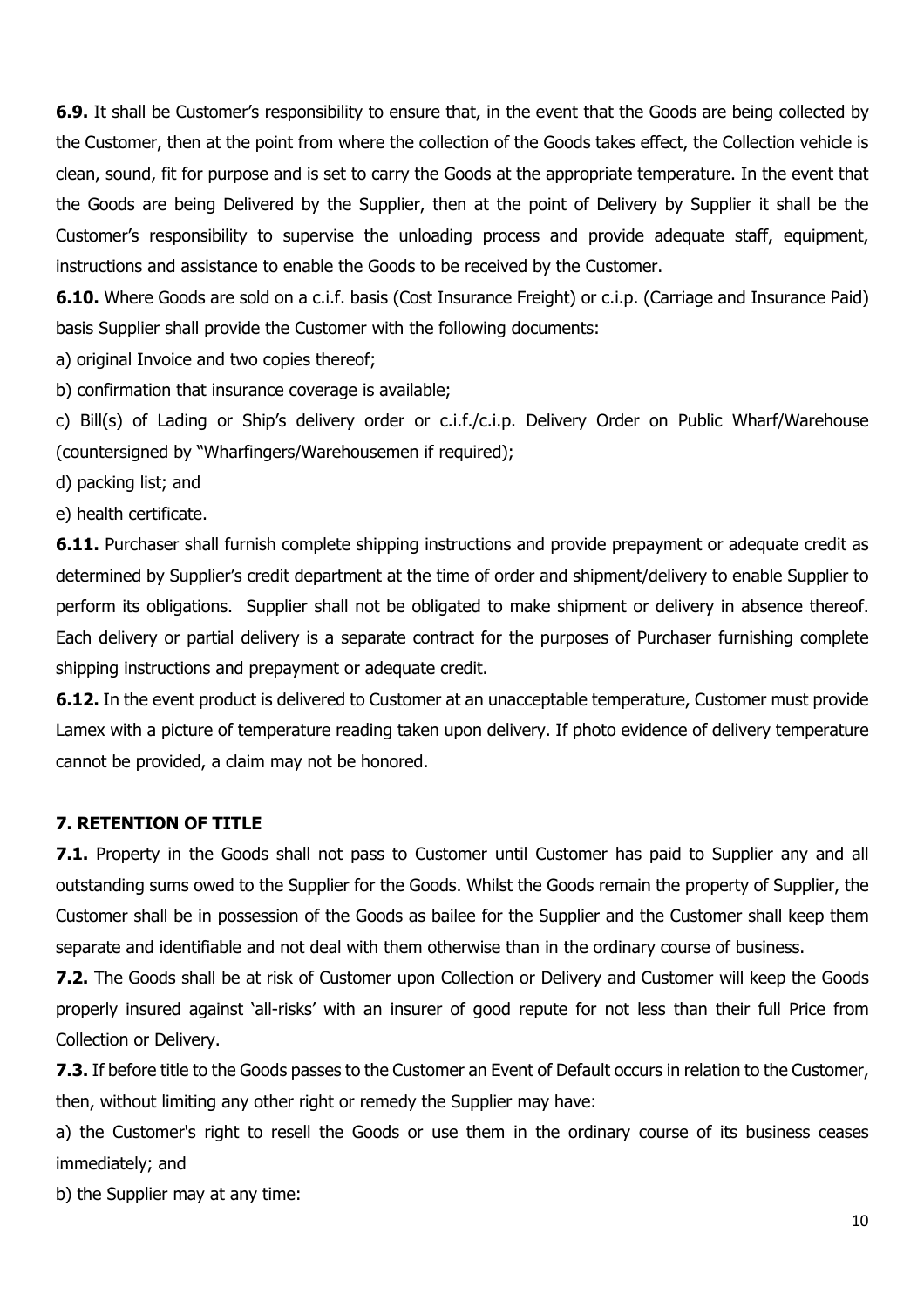i) require the Customer to deliver up all Goods in its possession which have not been resold, or irrevocably incorporated into another product; and

ii) if the Customer fails to do so promptly, enter any premises of the Customer or of any third party where the Goods are stored in order to recover them.

**7.4.** In the event that the Customer sells or transfers the Goods to a third party before legal and beneficial title has passed to it under these Terms, the proceeds of the sub-sale or transfer (or such proportion as is due to the Supplier) shall be held by the Customer on behalf of the Supplier and shall be held separately from and not be mixed with any other funds, and all monies held on the Supplier's behalf shall be identified as such.

**7.5.** The Customer shall not pledge or in any way charge by way of security for any indebtedness any of the Goods which are the property of the Supplier. Without prejudice to the other rights of the Supplier, if the Customer does so all sums whatever owing by the Customer to the Supplier shall become immediately due and payable.

**7.6.** If payment of any amount under any invoice is overdue by more than 14 days from the Payment Date then Supplier shall have the right to commence proceedings against the Customer for the amount outstanding, notwithstanding that property in the Goods has not yet passed to Customer.

### **8. SUPPLIER'S WARRANTIES**

**8.1.** Supplier hereby warrants that the Goods, which are perishable Goods, at the date of Collection or Delivery will comply in all material respects with the Specification or otherwise agreed in writing by the parties, will be of satisfactory quality and be fit for any purpose held out by the Supplier and that it has free and clear title to the product. Supplier further warrants that, as of the time and place of shipment/delivery hereafter made by the Supplier, the product shall not be adulterated or misbranded within the meaning of the U.S. Federal Meat Inspection Act, as amended and in force, the Poultry Products Inspection Act, as amended and in force, the US Federal Food, Drug and Cosmetic Act, as amended and in force and the Perishable Agricultural Commodities Act, as amended and in force, the Canadian Meat Inspection Act, the Canadian Food and Drug Act, the Canadian Food and Drug Regulation, the Safe Food for Canadians Act, Canada's Agricultural Products Act, the Canadian Food Inspection Act and all the Acts and Regulations that Canadian Food Inspection Agency enforces. (the "**Supplier Warranty**").

**8.2.** Except for the warranties expressly set forth in clause 8.1., Supplier disclaims all expressed and implied warranties including, without limitation, the implied warranties of merchantability, fitness for a particular purpose, and non-infringement of third-party intellectual property rights. The parties acknowledge that many of the products are subject to extensive and exclusive U.S. Federal Regulations and the Canadian Acts and Regulations and that such Regulations often preempts, and thus makes inapplicable, state and local laws.

#### **9. PURCHASER'S WARRANTY AND IDEMNITY OBLIGATIONS**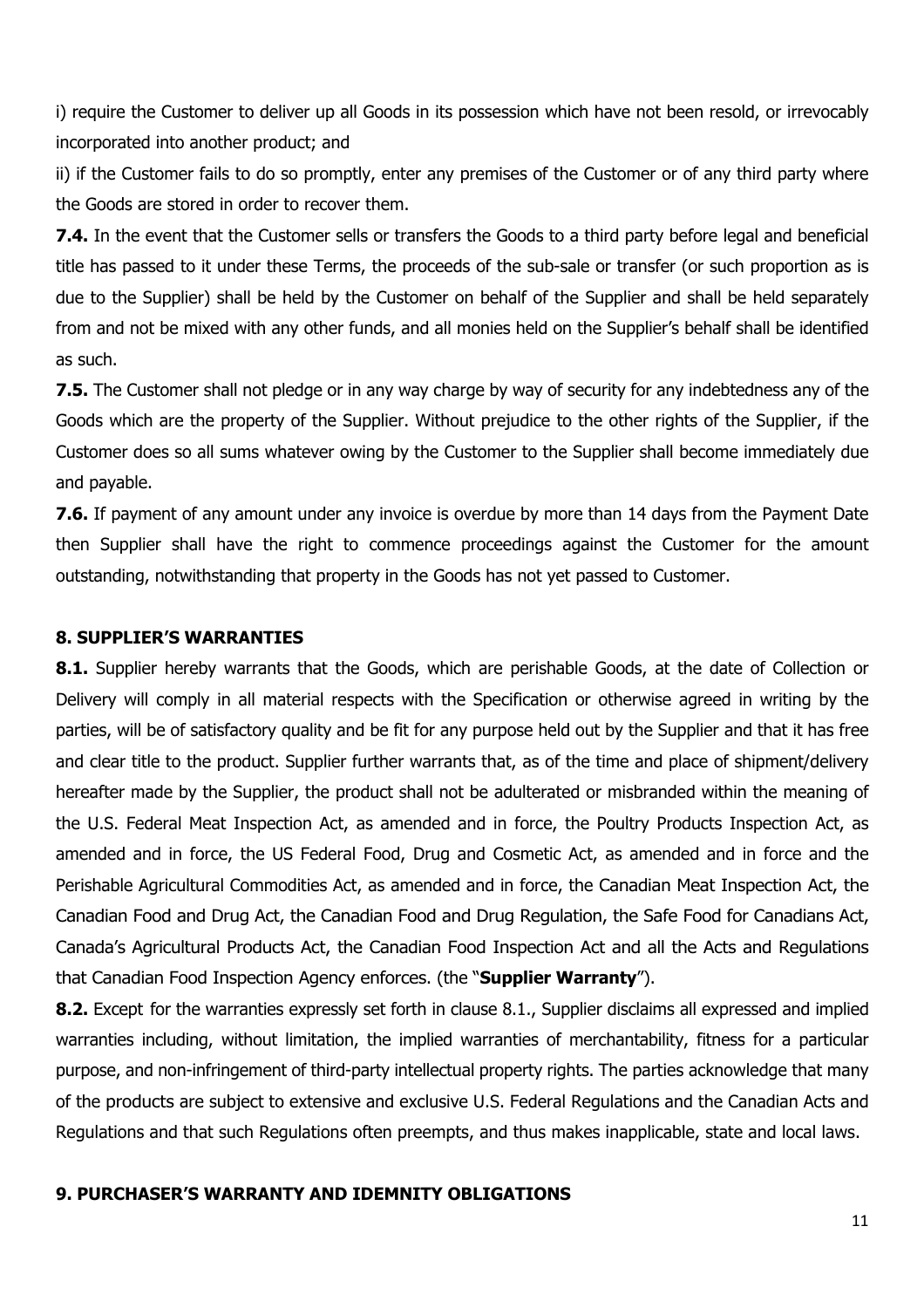**9.1.** Purchaser warrants that its purchase, ownership, storage, handling, and subsequent resale or delivery of product shall be in compliance with all applicable U.S., Canadian and foreign laws and regulations. These include without limitation all U.S. laws, regulations, administrative acts, and executive orders relating to exports, including the Export Administration Act of 1979, 50 U.S.C. App. §§ 2401-2420; the Electronic Code of Federal Regulations – Title 15 Commerce and Foreign Trade – Subtitle B Regulations Relating to Commerce and Foreign Trade – Chapter VII Bureau of Industry and Security, Dept of Commerce – Subchapter C Export Administration Regulations – Part 744 Control Policy: End – User and End -Use based) and Title 19 Customs Duties – Chapter I U.S. Customs and Border Protection, Department of Homeland Security: Department of the Treasury – Part 134. Country of Origin Making – Subpart C. Making of Containers or Holders; the Arms Export Control Act, 22 U.S.C. § 2751 et seq.; the International Traffic in Arms Regulation, 22 C.F.R. § 120 et seq.; the Trading with the Enemy Act, 50 U.S.C. App. § 1 et seq.; the Perishable Agricultural Commodities Act; and the International Emergency Economic Powers Act, 50 U.S.C. §§ 1701-1707, all as amended and in force and the Canadian laws, regulations and administrative acts relating to exports, including Canadian Customs Act, Export Regulations, Reporting of Exporting Goods Regulations, Export and Import Permits Act, Export Act, Export Development Act, Safe Food for Canadians Act, Safe Food for Canadians Regulation, Canada Consumer Product Safety Act and all Regulations enforced by the Canadian Trade Commissioner Service as amended and in force.

**9.2.** Purchaser warrants that it is the final recipient of exported goods and has no intention of re-exporting goods to any further party. In any case, Purchaser warrants that the goods will not be further sold to any denied parties according to the US and Canadian legislation.

**9.3.** Purchaser warrants that he will be responsible to declare the country of origin if he intends to repack the goods after importation. In such case Seller shall notify Purchaser in writing, that any repacking of the products must conform to the requirements mentioned above and true country of origin must be shown on the labelling as per 19 CFR Part 134.26.

**9.4.** Purchaser agrees to indemnify, defend, and hold Seller harmless from and against any and all demands, claims, actions, investigations, liabilities, damages, costs, attorney's fees, expenses, penalties, fines, and losses of any kind arising out of or related to Buyer's alleged or actual breach of this warranty or Buyer's alleged or actual violation of any law.

#### **10. LIMITATION ON DAMAGES**

In no event shall Supplier be liable to Purchaser, or to any other person or Entity, for any indirect, consequential, incidental, special, punitive or exemplary damages whatsoever -including but not limited to, loss of business, lost profits, damage to goodwill or reputation, degradation in value of brands, trademarks, tradenames, services names or service marks, trade dresses-, whether arising out of breach of contract, warranty, tort -including without limitation, negligence, failure to warn or strict liability-, contribution, indemnity, subrogation, or otherwise. In no event shall Supplier be liable to Purchaser, or to Purchaser's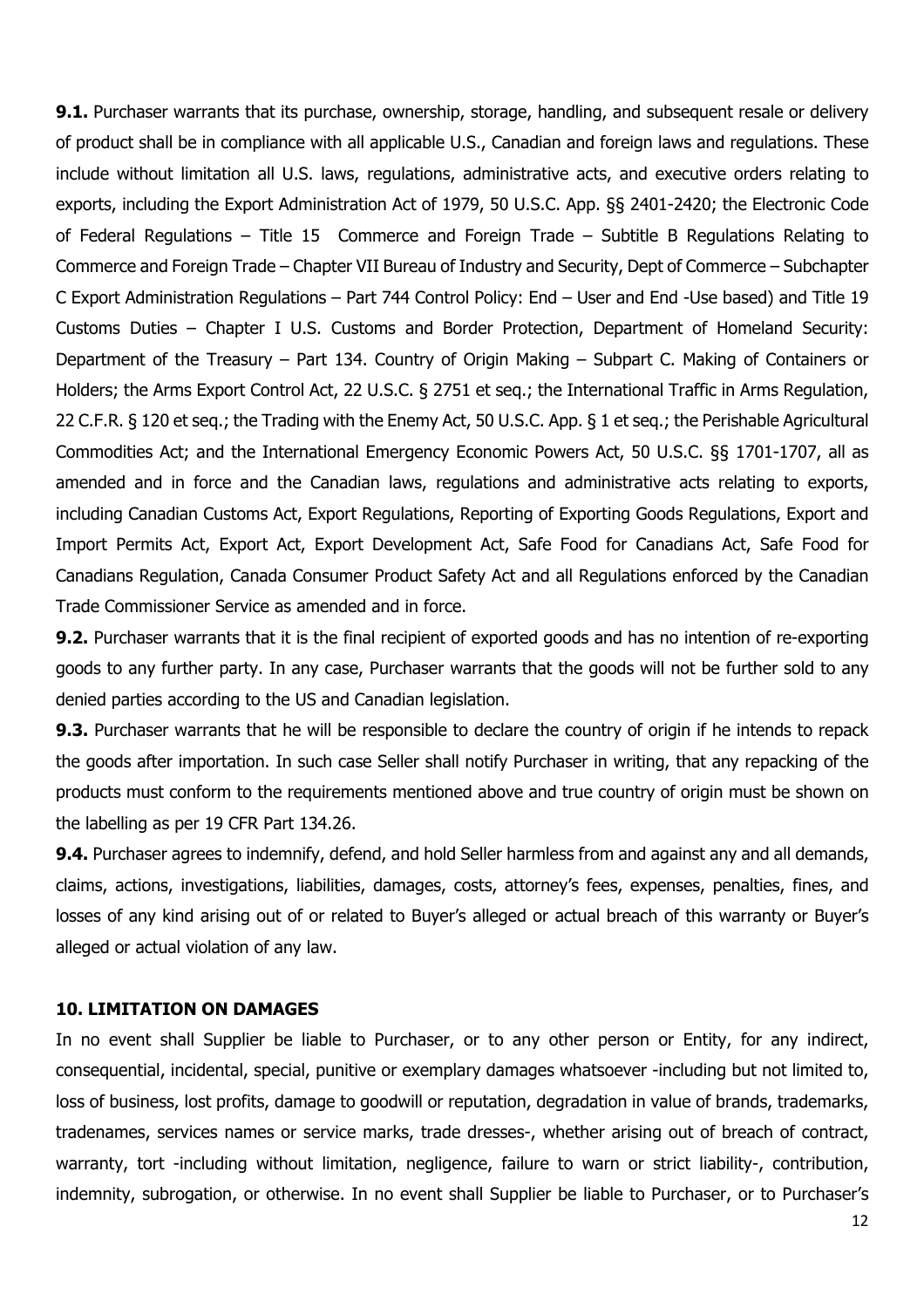officers, employees, representatives or insurers, or to any third-party, for damages caused by the acts or omissions of Purchaser or Purchaser's officers, employees, representatives or any third part. Purchaser assumes all risks and liabilities for any loss, damage or injury to persons or property resulting from the use of subsequent sale of the product, either alone or in combination with other product.

# **11. EXCLUSIVE REMEDIES**

Purchaser's exclusive remedy and Supplier's sole liability for any claim of any nature, indemnity contribution such as for breach of contract, product recall, for shipment of nonconforming product, including breach of warranty, is expressly limited, at Supplier's option, to: (i) replacement, within a reasonable period of time, of the nonconforming product at no additional charge to Purchaser; or (ii) refund of the purchase price. All nonconforming product must be returned to Supplier, at Supplier's expense, by Purchaser in the same state in which it was received, or, at Supplier's direction, disposed of by Purchaser in a manner mutually acceptable to Purchaser and Supplier with all reasonable costs of such disposition to be paid by Supplier. Purchaser expressly agrees that the remedies granted to it hereunder are Purchaser's sole and exclusive remedies with respect to any claim of Purchaser arising in connection with the product and the product recall. This provision specifically eliminates any and all other remedies otherwise available to Purchaser, including but not limited to, damages for lost profits, lost sales, injury to person or property or any other incidental or consequential loss of any kind.

# **12. FORCE MAJEURE**

**12.1.** The Supplier, provided that it has complied with the provisions of clause 12.2, shall not be in breach of a Contract (the "**Affected Contract**") or these Terms, nor liable for any failure or delay in performance of any obligations under the Affected Contract or these Terms (and, subject to clause 12.3, the time for performance of the obligations shall be extended accordingly) arising from or attributable to a Force Majeure Event.

**12.2.** The Supplier shall not be in breach of the Affected Contract or these Terms provided that:

a) it promptly notifies the Customer in writing of the nature and extent of the Force Majeure Event causing its failure or delay in performance; and

b) it has used all reasonable endeavours to mitigate the effect of the Force Majeure Event, to carry out its obligations under the Affected Contract and these Terms in any way that is reasonably practicable and to resume the performance of its obligations as soon as reasonably possible.

**12.3.** If the Force Majeure Event prevails for a continuous period of more than 60 days, Supplier may terminate the Affected Contract by giving a written notice to Purchaser. Such termination shall be without prejudice to the rights of the parties in respect of any breach of the Affected Contract occurring prior to such termination.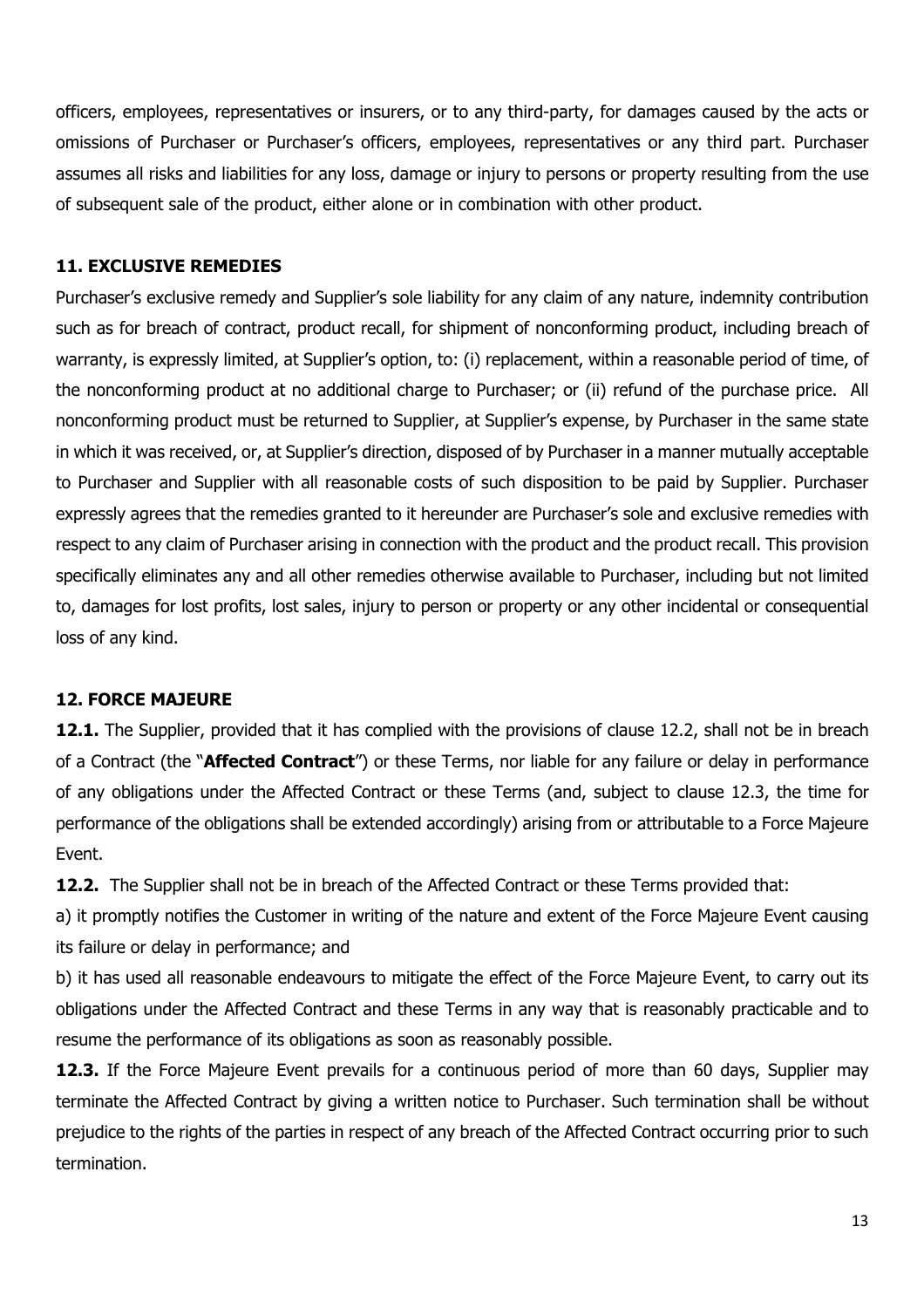# **13. CONFIDENTIALITY**

**13.1**. Each party undertakes that it shall not disclose to any person any Confidential Information disclosed to it by the other party concerning the business or affairs of the other party or of any member of its Group, except as permitted by clause 13.2.

**13.2** Each party may disclose the other party's Confidential Information:

a) to its employees, officers, agents, consultants or sub-contractors ("**Representatives**") who need to know such information for the purposes of carrying out the party's obligations under this Contract, provided that the disclosing party takes all reasonable steps to ensure that its Representatives comply with the confidentiality obligations contained in clause 13.1 as if they were a party to this Contract. The disclosing party shall be responsible for its Representatives' compliance with the confidentiality obligations set out in this clause; and

b) as may be required by law, court order or any governmental or regulatory authority.

**13.3.** Each party reserves all rights in its Confidential Information. No rights or obligations in respect of a party's Confidential Information other than those expressly stated in these Terms are granted to the other party or to be implied from these Terms.

# **14. INTELLECTUAL PROPERTY**

**14.1.** Customer acknowledges that any Intellectual Property Rights in and to the Goods and other Intellectual Property Right used in relation to the Supplier's business and the goodwill connected with that are and shall remain the Supplier's or relevant third parties' property and shall enure for the benefit of the Supplier or those third parties.

**14.2.** The Goods are sold and/or supplied subject to the Intellectual Property Rights therein held by any third party and the Customer will accept such title to the Goods as Supplier is able to provide.

**14.3.** Customer undertakes to Supplier that it shall not, in connection with the supply of the Goods or goods materially similar thereto, in any way use the names or makes known as L&M Food, LAMEX, Lamex Agrifoods or Lamex Europe or any name which is a variation of those names or which incorporates the names L&M or Lamex except with the prior written consent of Supplier.

# **15. DEFAULT BY CUSTOMER/TERMINATION**

**15.1.** Without prejudice to any other rights it may have, Supplier may, by written notice to Customer, terminate any Contract between Customer and Supplier forthwith and/or immediately recover from Customer all sums due from Customer under any Contract with Supplier (notwithstanding any period of credit which may have been allowed) together with any accrued interest and other legitimate charges and any loss caused to Supplier as a result of any termination if:

a) any payment due by Customer to Supplier is overdue by more than 10 Business Days in whole or in part; or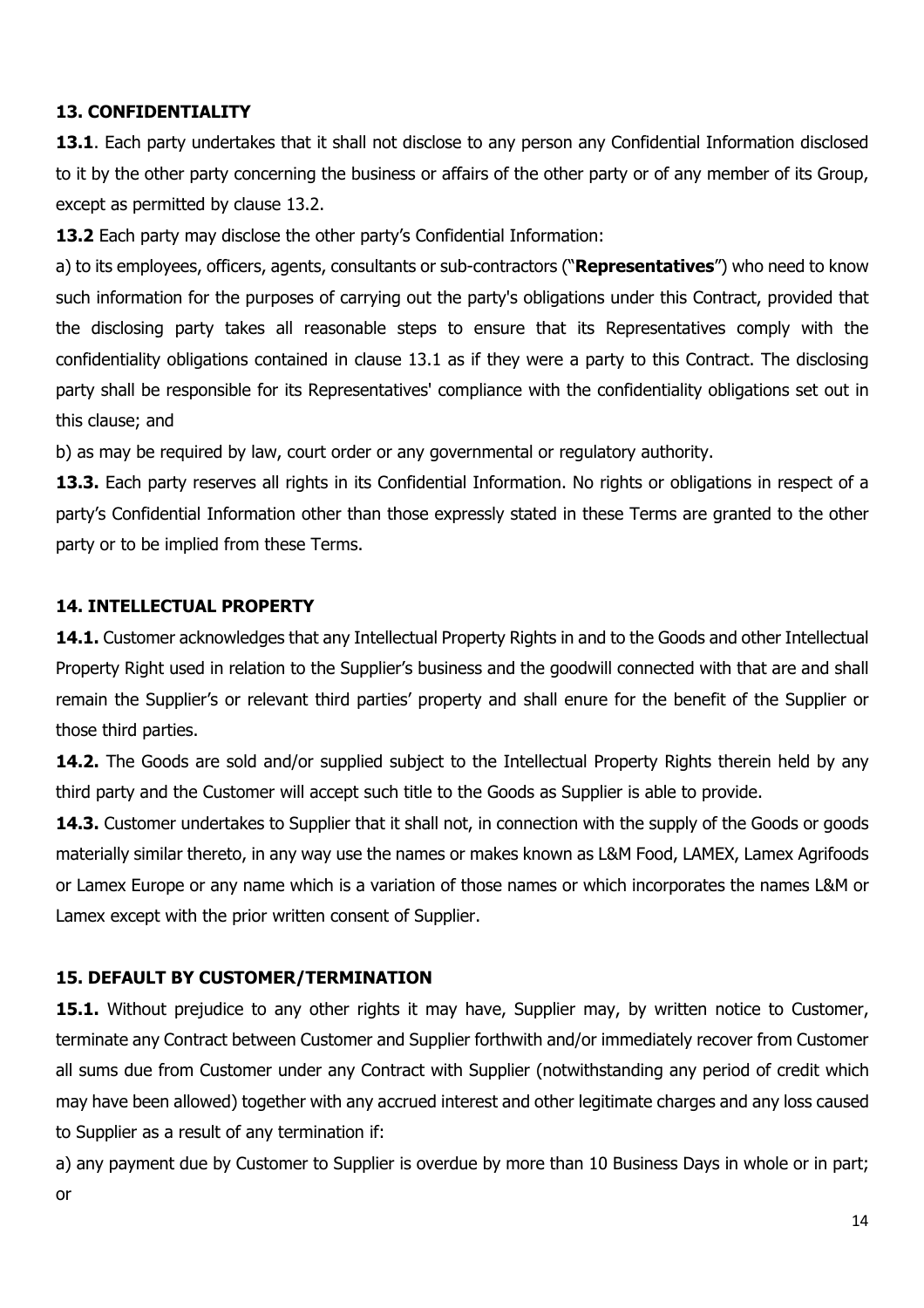b) Customer commits any breach of any of the Contract with Supplier provided that if the breach was remediable Supplier gave to Customer notice of such breach which was not remedied within 5 Business Days of the date of such notice; or

c) in respect of the Customer an interim order is applied for or made, or a voluntary arrangement approved, or a petition for a bankruptcy order is presented or a bankruptcy order is made, or a receiver or trustee in bankruptcy is appointed over the Customer's estate or a voluntary agreement or arrangement is approved or entered into, or an administration order is made, or a receiver or administrative receiver is appointed over any of the Customer's assets or an undertaking or a resolution or petition to wind up the Customer is passed or presented (other than for the purposes of solvent amalgamation or reconstruction) or if any circumstances arise which entitle the Court or a creditor to appoint a receiver, administrative receiver or administrator or to present a winding-up petition or make a winding-up order and such petition or application is not dismissed within thirty (30) days of being applied for or presented; or

d) Customer ceases or threatens to cease to carry on trading; or

e) there is in the reasonable opinion of the Supplier, any material change in the financial status of the Customer, including but not limited to, credit status; or

f) Customer fails to furnish shipping instructions; or

g) Customer refuses to accept any shipment properly tendered; or

**15.2.** Supplier may treat such default as: a) a total breach of the entire contract, or b) a breach only as to the individual shipment or installment, and, in addition to any other rights or remedies the Supplier may have at law or in equity, Supplier may cancel the contract, terminate the Contract as to the portion thereof in default or as to any unshipped balance, or both, and/or resell, after written notice to Purchaser, any of the product which have been shipped and which Purchaser has wrongfully failed or refused to accept, and receive from Purchaser the difference between the Contract price and the price obtained on resale if the latter be less than the former, as well as any incidental loss and expense including storage fees and finance charges. All rights and remedies of Supplier shall be cumulative and not exclusive of any other rights or remedies which Supplier would otherwise have at law or in equity.

**15.3.** Without limiting its other rights or remedies, the Supplier may suspend provision of the Goods under the Contract or any other Contract between the Customer and the Supplier if the Customer becomes subject to any of the events listed in clauses 15.1(a) to 15.1(e) or the Supplier reasonably believes that the Customer is about to become subject to any of them.

**15.4.** Termination of the Contract, however arising, shall not affect any of the parties' rights, remedies, obligations and liabilities that have accrued as at termination.

**15.5.** Notwithstanding the termination of this Contract for any reason, any sums for any reason due to Supplier hereunder at the date of termination shall remain due and payable to Supplier by Customer.

**15.6.** Clauses which expressly or by implication survive termination of the Contract shall continue in full force and effect.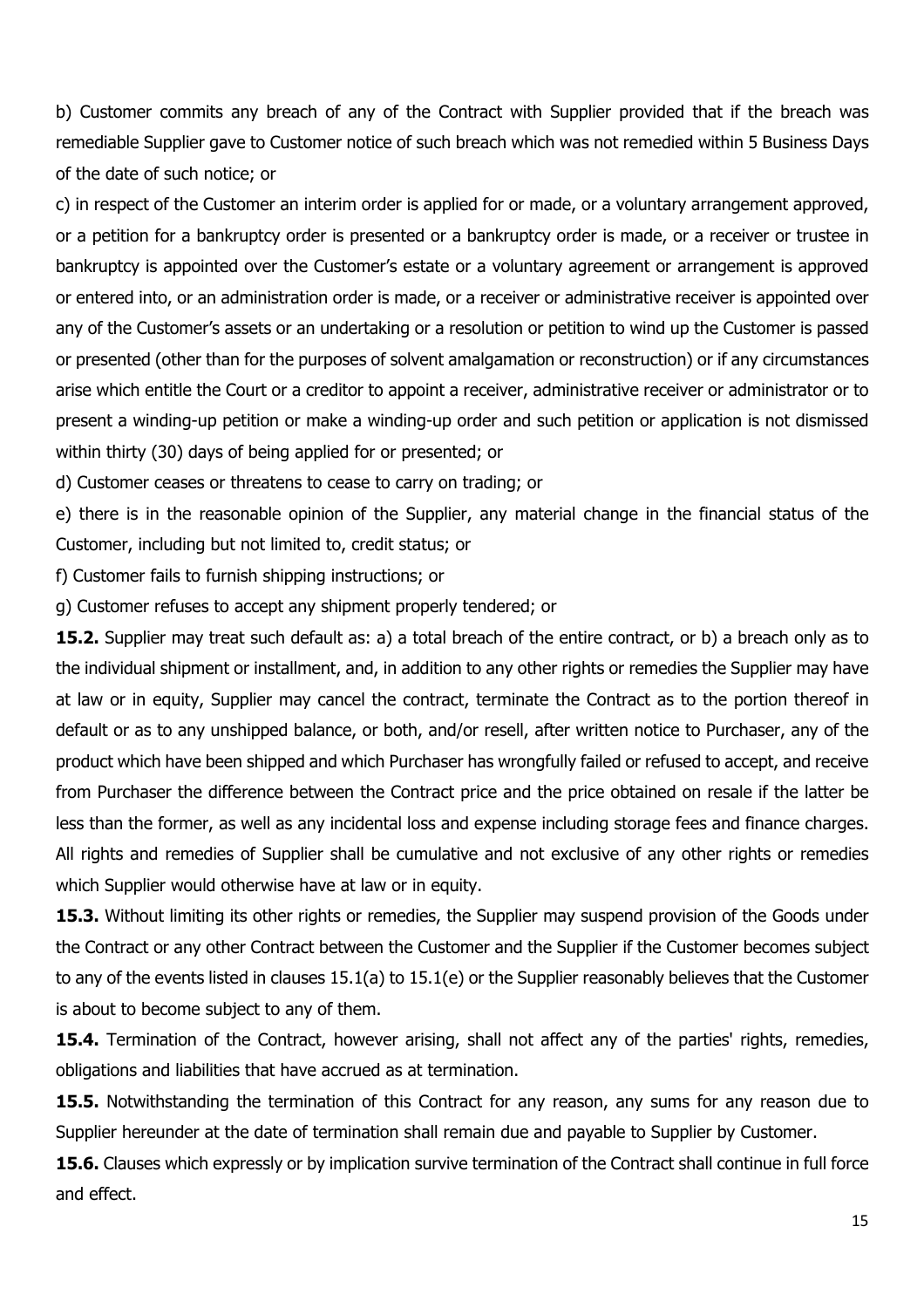# **16. NON-CONFORMITY**

Purchaser agrees to notify Supplier in writing of all non-conformities of product within fourteen (14) days of the date of the receipt of product or be deemed to have accepted the product as is and shall forfeit all remedies it has.

# **17. GENERAL**

**17.1.** No waiver by Supplier of any breach of Contract by Customer shall be considered as a waiver of any subsequent breach of the same or any other provision of any Contract. Waiver of any default must be in writing signed by both Parties and shall not constitute a waiver of any subsequent default.

**17.2.** Variations or representations will only be binding on Supplier confirmed in writing by an authorised representative of Supplier.

**17.3.** If any provision of these Terms and Conditions (or part of a provision) is found by any court or administrative body of competent jurisdiction to be invalid, unenforceable or illegal, the other provisions shall remain in force.

**17.4.** If any invalid, unenforceable or illegal provision would be valid, enforceable or legal if some part of it were deleted, the provision shall apply with the minimum modification necessary to make it legal, valid and enforceable.

**17.5.** Customer shall not assign or transfer any Contract to which these Terms and Conditions apply nor the benefit thereof to any person whatsoever without the prior written agreement of the Supplier. The Supplier may at any time assign, transfer, mortgage, charge, subcontract or deal in any other manner with all or any of its rights or obligations under any Contract and/or these Terms.

**17.6.** These Terms and Conditions and the Contracts entered into between the parties constitute the whole Contract between the parties and supersede any previous arrangement, understanding or agreement between them relating to the subject matter of these Terms and the relevant Contracts.

**17.7.** Except where otherwise expressly provided in writing, a person who is not a party to these Terms and Conditions shall not have any rights under or in connection with it.

**17.8.** Each party shall (at its own expense) promptly execute and deliver all such documents and do all such things or procure the execution and delivery of all documents and doing of all such things as are required to give full effect to a Contract and the transactions contemplated by it.

**17.9.** Nothing in these Terms and Conditions or any Contract is intended to, or shall be deemed to, establish any partnership or joint venture between any of the parties, constitute any party the agent of another party, nor authorise any party to make or enter into any commitments for or on behalf of any other party.

**17.10.** No party shall make, or permit any person to make, any public announcement concerning these Terms and Conditions or any Contract without the prior written consent of the other, except as required by law.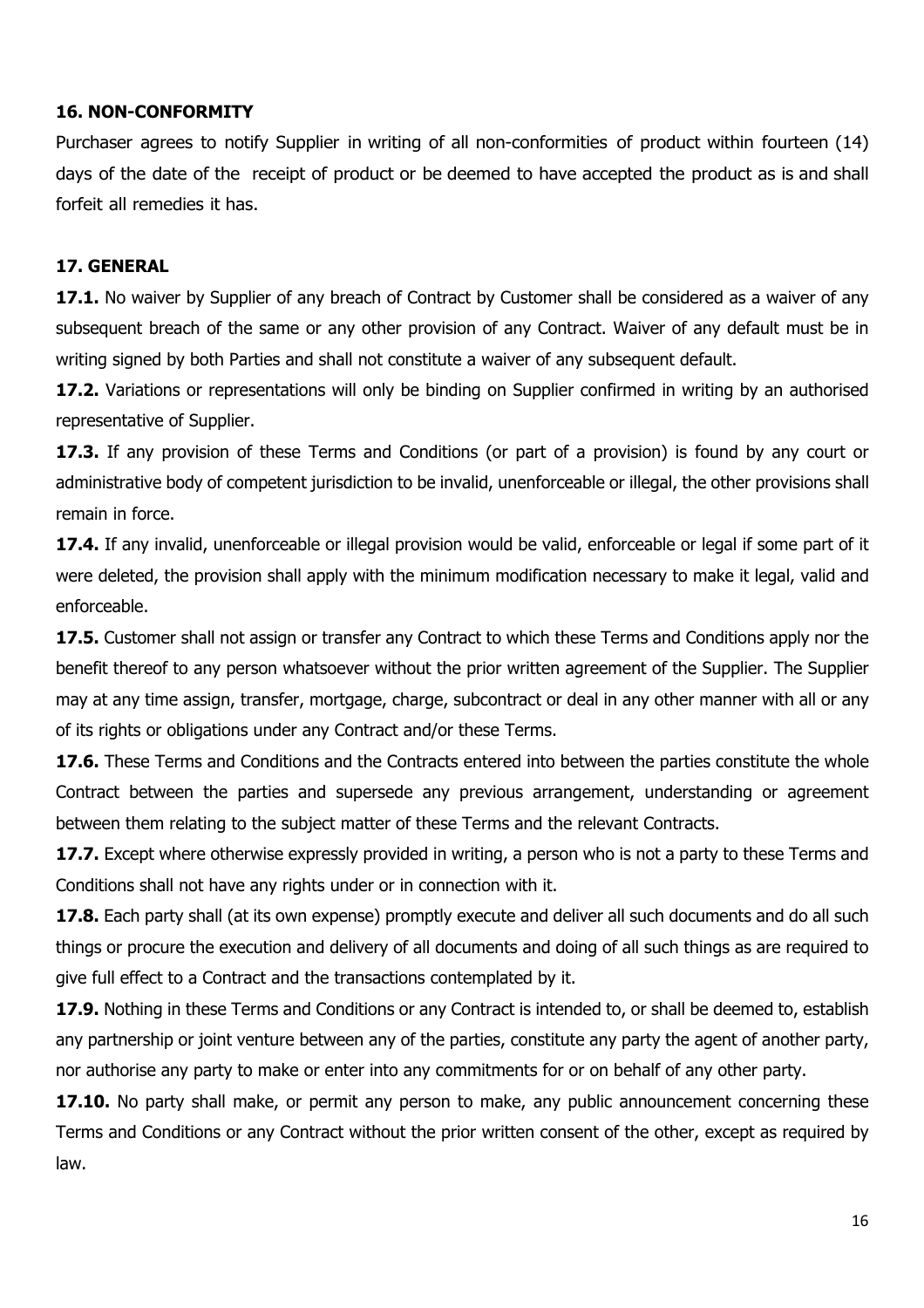**17.11.** Any notice or other communication given to a party under or in connection with the Contract or these Terms and Conditions shall be in writing, addressed to that party at its registered office (if it is a company) or its principal place of business (in any other case) or such other address as that party may have specified to the other party in writing in accordance with this clause, and shall be delivered personally, sent by prepaid first-class post, recorded delivery, commercial courier, fax or e-mail.

**17.12.** A notice or other communication shall be deemed to have been received:

a) if delivered personally, at the date when left at the address referred to in clause 17.11;

b) if sent by pre-paid first-class post or recorded delivery, at 9.00 am on the second Business Day after posting;

c) if delivered by commercial courier, on the date and at the time that the courier's delivery receipt is signed; d) or, if sent by fax or e-mail, one Business Day after transmission.

**17.13.** The provisions of clauses 17.11 and 17.12 shall not apply to the service of any proceedings or other documents in any legal action.

**17.14.** The parties to these Terms and Conditions contract as independent contractors and nothing in their Contract shall be construed as a relationship of employment, agency, partnership or joint venture.

**17.15.** Each party agrees to treat as secret and confidential all and any information disclosed by the other party which is: (a) identified by the disclosing party as confidential or (b) by its nature evidently intended by the disclosing party to be treated as confidential. A party will not be in breach of this clause, however, in relation to information already in its possession or within the public domain (other than as a result of a breach of this clause), or where disclosure is required by law.

**17.16.** The rights and remedies provided to Lamex herein shall be cumulative and in addition to any other rights and remedies provided at law or in equity.

**17.17.** The construction, validity and performance of the Contract shall be governed in all respects by the laws of State of Minnesota.

**17.18.** The courts of State of Minnesota, Country of Hennepin, shall have the exclusive jurisdiction to settle any disputes which may arise out of or in connection with the Contract. The parties agree to submit to the jurisdiction of the Courts of the State of Minnesota, Country of Hennepin.

Whenever the Supplier chooses to submit a claim against a Customer to a court in People's Republic of China (PRC), the Parties agree to submit to the jurisdiction of the court of Pudong, district of Shanghai.

Nothing in this clause shall limit the right of the Supplier to take proceedings against the Customer in other court of competent jurisdiction such as place of fulfilment of the delivery obligation, or Customer's general place of jurisdiction, nor shall the proceedings taken by the Supplier in any one or more jurisdictions preclude the proceedings taken by it in any other jurisdictions, whether concurrently or not, to the extent permitted by law of such other jurisdiction.